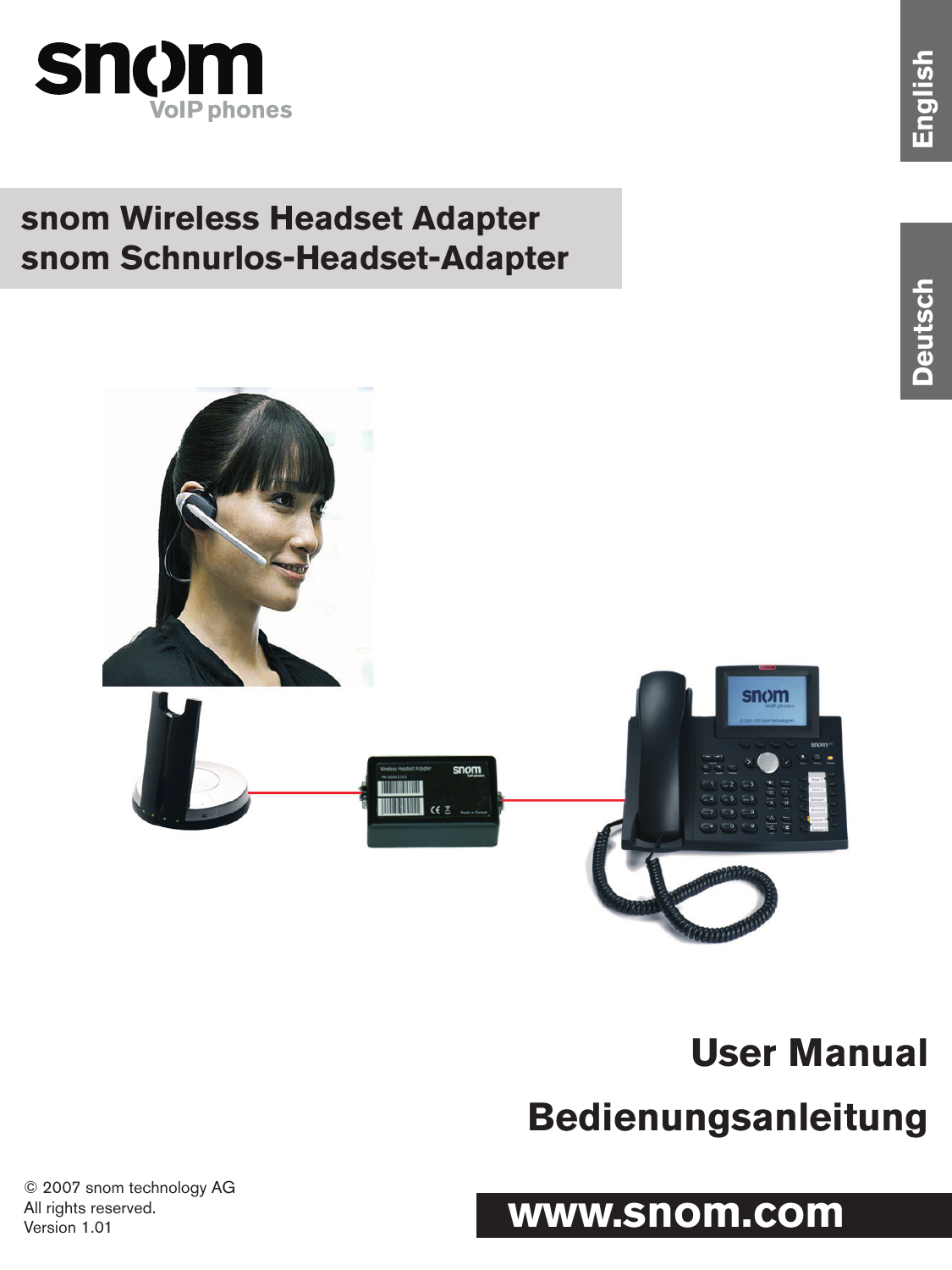#### **snom Wireless Headset Adapter**

The snom Wireless Headset Adapter is the connection between the VoIP telephones snom 320, snom 360 and snom 370 and wireless headsets. Please read the instructions for the installation and cleaning of the phone in the snom phone manual. These instructions also apply to the Wireless Headset Adapter.

# FC

#### NOTE:

This equipment has been tested and found to comply with the limits for a Class B digital device, pursuant to part 15 of the FCC Rules. These limits are designed to provide reasonable protection against harmful interference in a residential installation.

This equipment generates, uses and can radiate radio frequency energy and, if not installed and used in accordance with the instructions, may cause harmful interference to radio Communications. However, there is no guarantee that interference will not occur in a particular installation. If this equipment does cause harmful interference to radio or television reception, which can be determined by turning the equipment off and on, the user is encouraged to try to correct the interference by one or more of the following measures:

- Reorient or relocate the receiving antenna.
- Increase the separation between the equipment and receiver.
- Connect the equipment into an outlet on a circuit different from that to which the receiver is connected.
- Consult the dealer or an experienced radio/TV technician for help.

#### CAUTION:

Changes or modifications not expressly approved by snom AG could void the user's authority to operate this equipment according to part 15 of the FCC rules.

This Class B digital apparatus complies with Canadian ICES-003. Cet appareil numérique de la classe B est conforme à la norme NMB-003 du Canada.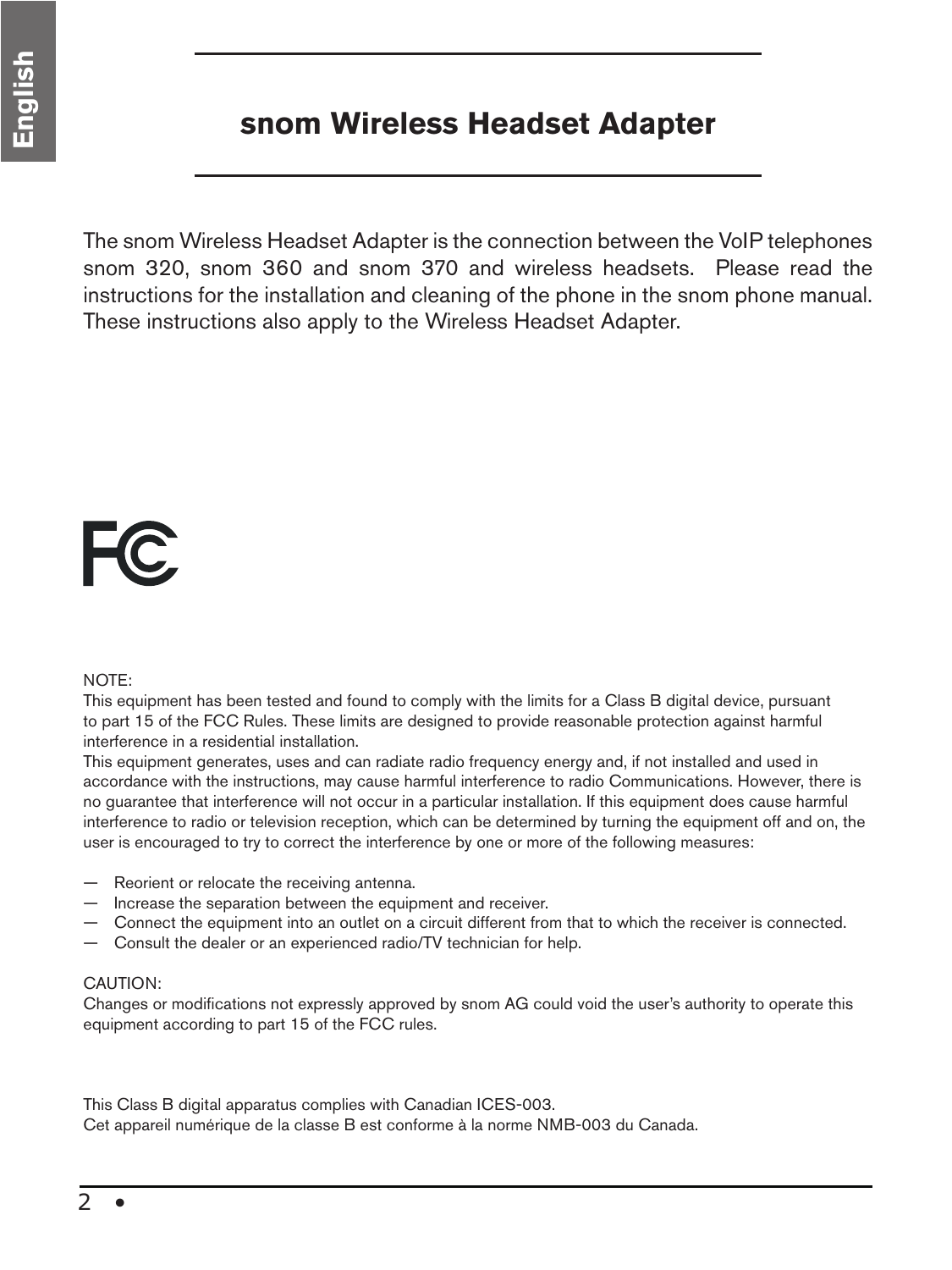### Connecting to a GN Netcom / Jabra headset



#### Connecting to a Plantronics headset

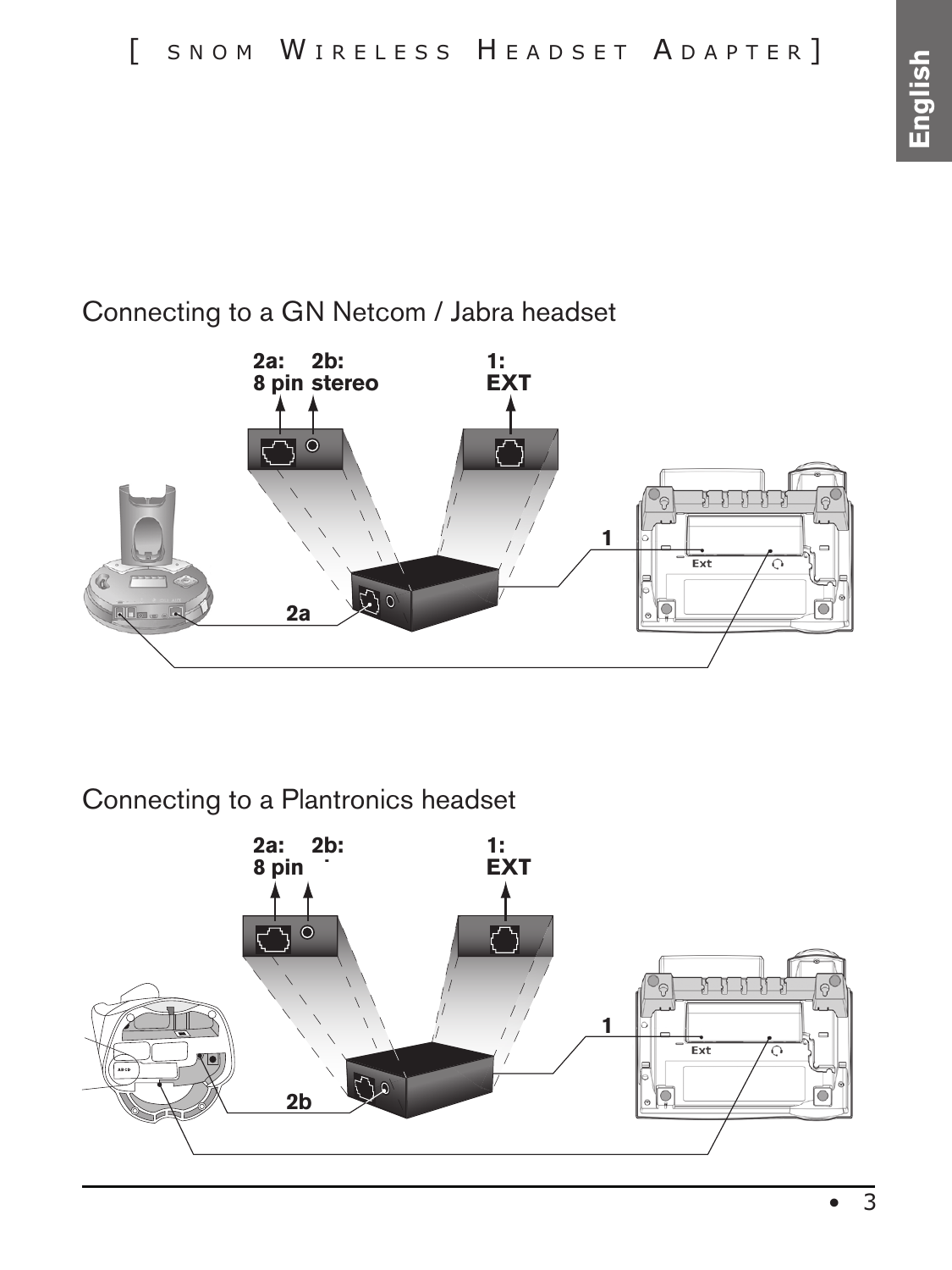## **Connecting the Wireless Headset Adapter**

- Update the firmware of your snom phone to Version 6.5.5 or higher, as earlier versions do not support the Wireless Headset Adapter.
- Separate the phone from the power supply
- Place the phone and the adapter upside down on a soft cloth or mat so that you can read the labels from the front (see diagram). Place the adapter to the left of the phone, with the two jacks (3.5 mm stereo jack and RJ12 6-pin plug) pointing towards the phone.
- Connect the 6-pin extension cord to the snom phone EXT-jack (1a, 1b).
- -GNNetcom/Jabra: Connect the RJ45 8-pin cord (2a) to the GNNetcom/ Jabra EXT-jack (3a).

-Plantronics: Connect the stereo jack cord (2b) to the Plantronics stereo jack (3b).

- Connect the RJ11 4-pin cord that came with your Wireless Headset to the phone audio jack of the headset (4a, 4b) and the headset jack of the phone (5a,5b).
- Connect the phone and the headset to the power supply.
- Press the talk button on the headset and check whether the headset is receiving the dial tone.
- *Optionally* the box is shipped with a Y-cable. This cable allows to connect the expansion module and the wireless-headset-adapter simultaneously. Please replace 1a or 1b with the Y-cable according to the labelling.

#### **© 2007 snom technology AG**

All Rights Reserved. This document is supplied by snom technology AG. No part of this document may be reproduced, republished or retransmitted in any form or by any means whatsoever, whether electronically or mechanically, including, but not limited to, by way of photocopying, recording, information recording or through retrieval systems, without the express written permission of snom technology AG.

snom technology AG reserves the right to revise this document and make changes at any time and without the obligation to notify any person and/or entity of such revisions and/or changes.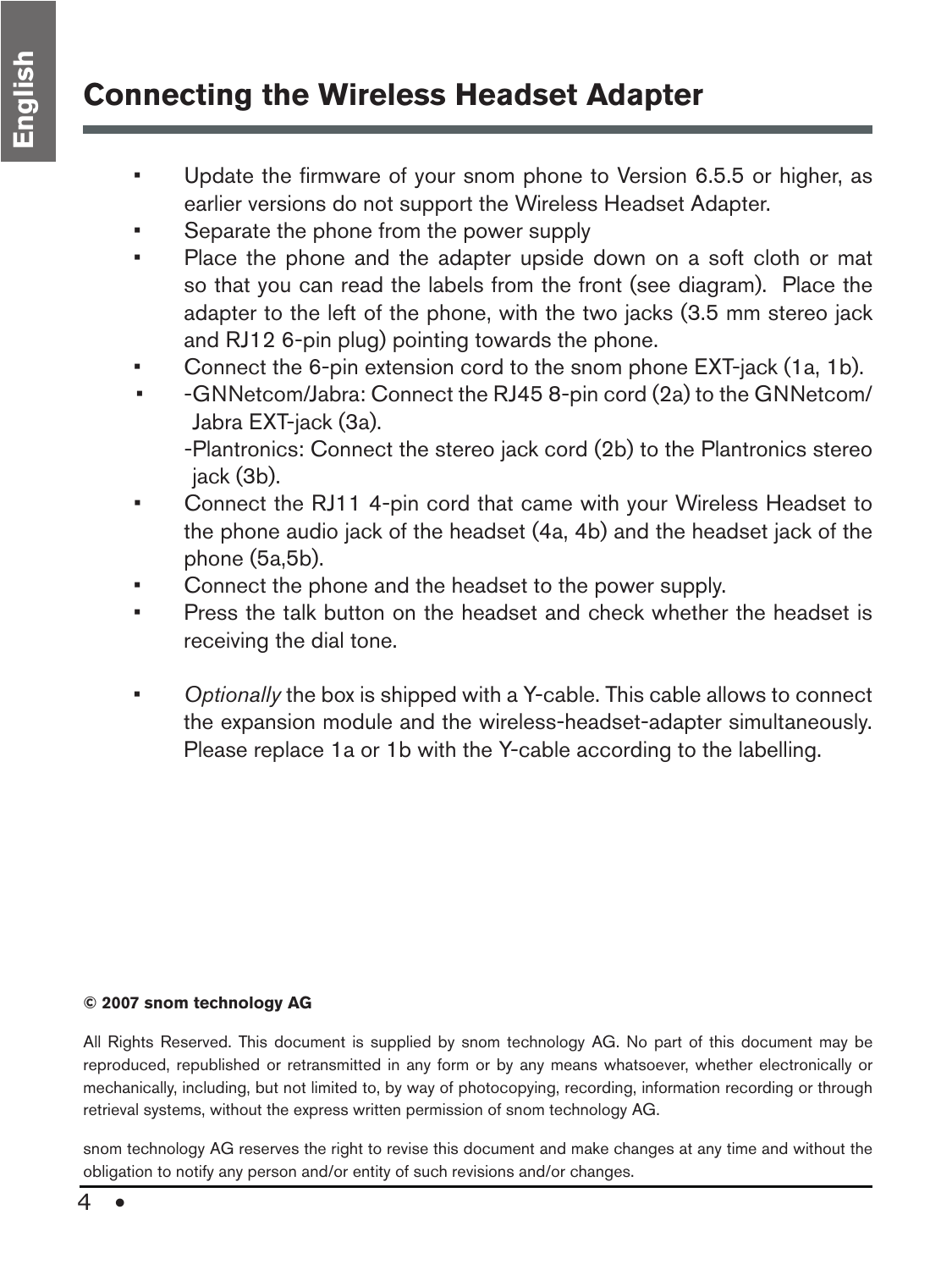#### **snom Schnurlos-Headset-Adapter**

Der snom Schnurlos-Headset Adapter ist die Verbindung zwischen den VoIP-Telefonen snom 320, snom 360 und snom 370 und schnurlosen Headsets. Bitte beachten Sie die Hinweise zum Aufstellen und Reinigen des Telefons im snom Telefon-Handbuch. Diese Hinweise gelten auch für den Schnurlos-Headset-Adapter.

Anschließen an ein GN Netcom / Jabra Headset



Anschließen an ein Plantronics Headset



• 5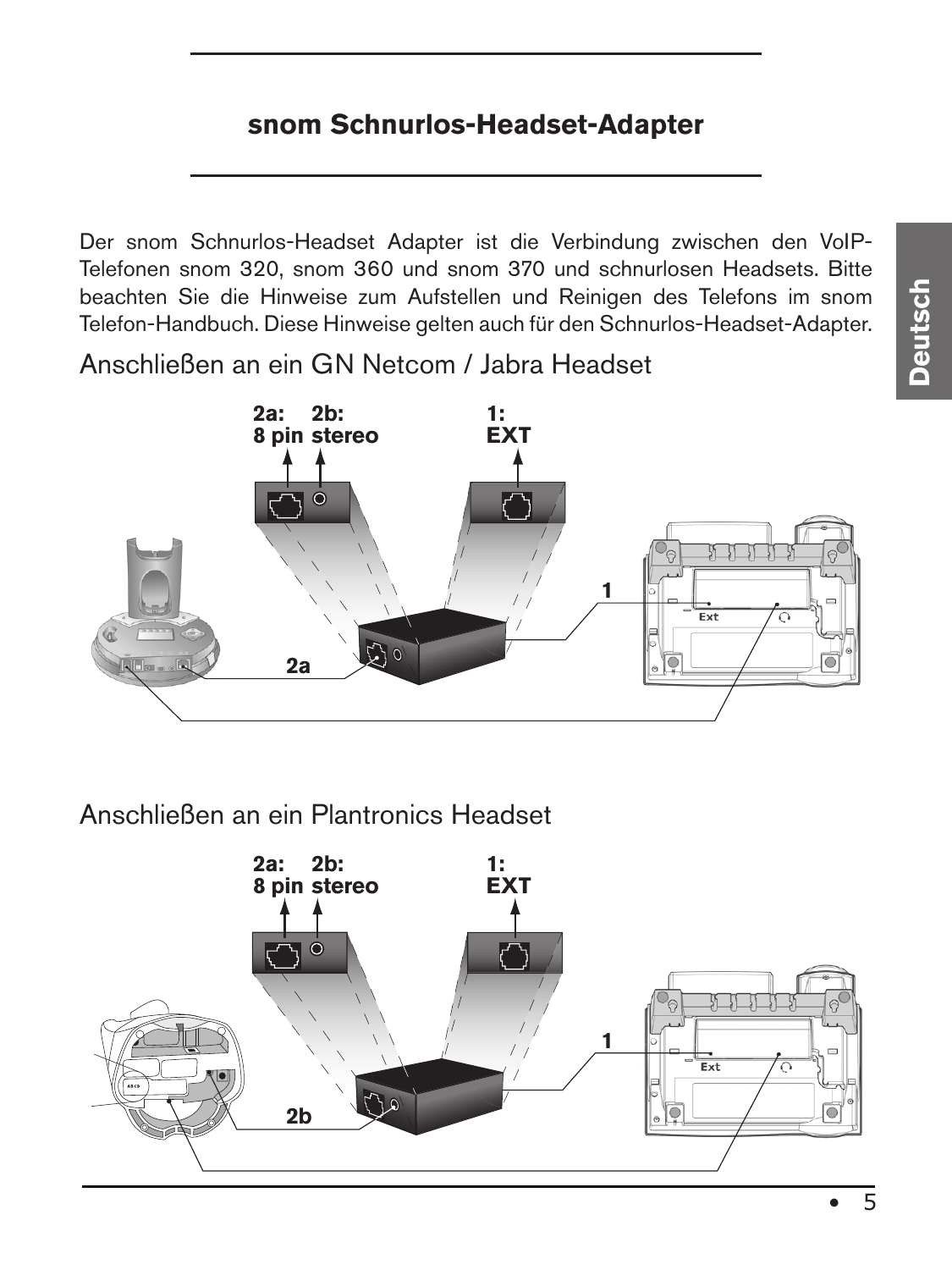#### **Anschließen des Schnurlos-Headset-Adapters**

- Führen Sie ein Firmware-Update Ihres snom Telefons auf Version 6.5.5 oder höher aus, da frühere Versionen den Anschluss des Schnurlos-Headset-Adapters nicht unterstützen.
- Trennen Sie das snom 360 Telefon von der Stromversorgung.
- Legen Sie das Telefon und den Schnurlos-Headset-Adapter mit der Oberseite nach unten so vor sich auf eine weiche Unterlage, dass Sie die Typenschilder von vorn lesen können (siehe Abbildung). Der Adapter muss links neben dem Telefon liegen, sodass die Seite mit den beiden Buchsen (3,5 mm Klinke und 6-poliger RJ12-Flachstecker) zum Telefon zeigt.
- Verbinden Sie das 6-polige Extension-Kabel mit dem EXT-Anschluss (1a, 1b) am snom-Telefon.
- • -GNNetcom/Jabra: Verbinden Sie das 8-polige RJ45-Kabel (2a) mit dem GNNetcom/Jabra EXT-Anschluss (3a).

-Plantronics: Verbinden Sie das Klinkenstecker-Kabel (2b) mit dem Plantronics Klinkenstecker-Anschluss (3b).

- Verbinden Sie das mit den Headsets mitgelieferte 4-polige RJ11-Kabel mit dem Telefon-Audio-Anschluss am Headset (4a, 4b) und dem Kopfhöreranschluss am Telefon (5a,5b).
- Verbinden Sie das snom-Telefon und das Headset mit der Stromversorgung.
- Drücken Sie die Sprechtaste am Headset und vergewissern Sie sich, dass das Headset den Freiton empfängt.
- Optional befindet sich ein Y-Kabel im Lieferumfang, dieses ermöglicht den parallelen Anschluss von Erweiterungsmodul und Schnurlos-Headset-Adapter. Dies wird anstelle von 1a bzw 1b entsprechend der Beschriftung verwendet.

#### **© 2007 snom technology Aktiengesellschaft.**

Alle Rechte vorbehalten. Dieses Dokument wird von der snom technology AG zur Verfügung gestellt. Kein Teil dieses Dokumentes darf in irgendeiner Form oder zu irgendeinem Zweck nachgebildet, neu veröffentlicht oder übertragen werden, weder auf elektronischem noch auf mechanischem Wege. Dies beinhaltet vor allem, aber nicht ausschließlich, die Fotokopie und die Aufzeichnung ohne die ausdrückliche, schriftliche Genehmigung der snom technology AG.

Die snom technology AG behält sich jederzeit das Recht auf Überarbeitung und Änderung dieses Dokumentes vor, ohne dabei verpflichtet zu sein, die vorgenommenen Änderungen anzukündigen oder zu melden.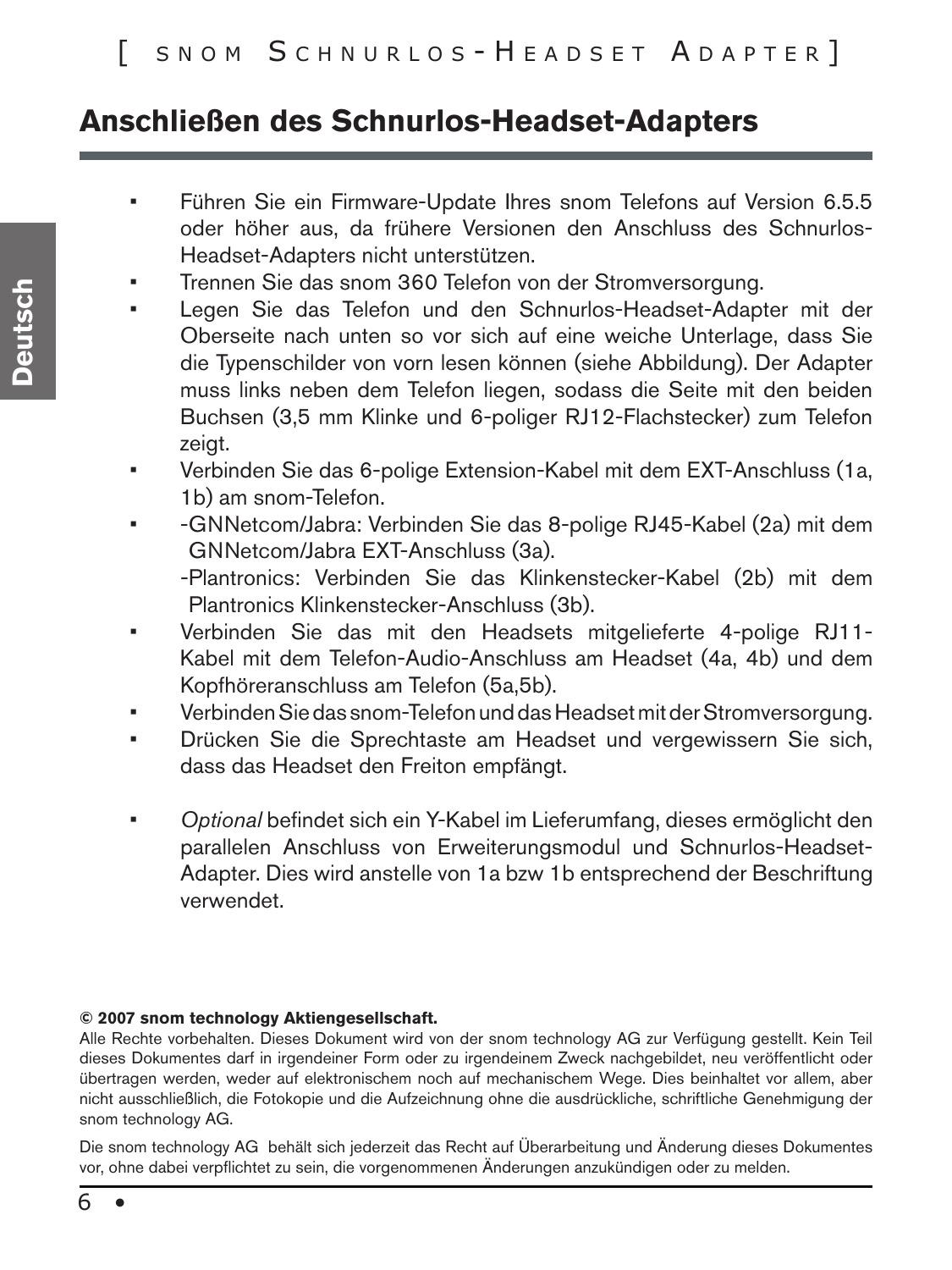## **Notes / Notizen**